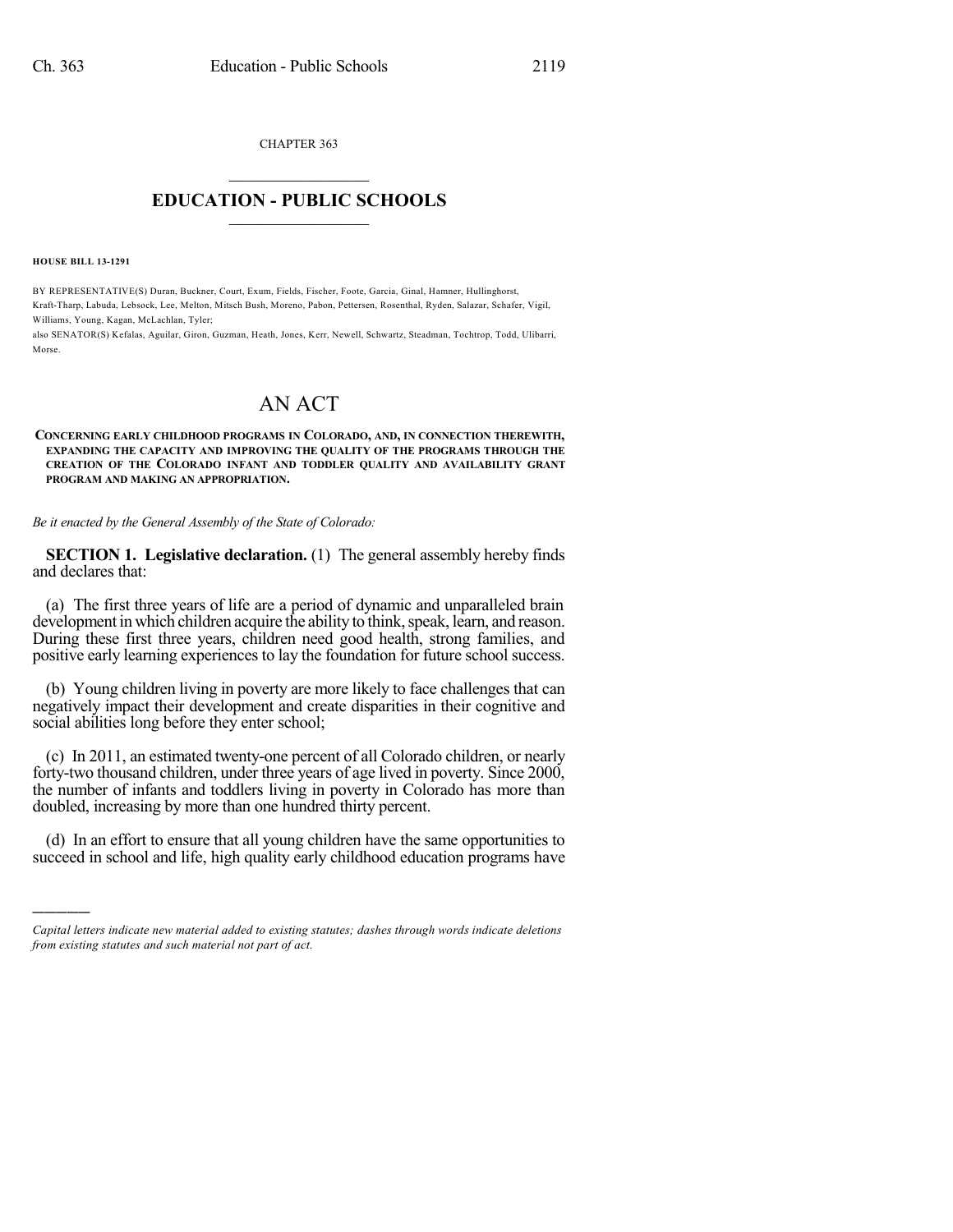been created to support the healthy development of low-income infants and toddlers;

(e) Research shows that high quality early childhood programs make a positive difference in areas associated with children's success in school, family self-sufficiency, and parental support of child development; and

(f) InColorado in 2011, licensed child care center homes had the capacity to care for only nine percent of the infants in the state.

(2) The general assembly, therefore, declares that it is in the best interests of the children and people of the state of Colorado to provide state funding to expand and enhance high quality early childhood programs and services to meet the needs of more of our low-income infants and toddlers.

**SECTION 2.** In Colorado Revised Statutes, **add** article 6.7 to title 26 as follows:

## **ARTICLE 6.7 Colorado Infant and Toddler Quality and Availability Grant Program**

**26-6.7-101. Short title.** THIS ARTICLE SHALL BE KNOWN AND MAY BE CITED AS THE "COLORADO INFANT AND TODDLER QUALITY AND AVAILABILITY GRANT PROGRAM".

**26-6.7-102. Definitions.** AS USED IN THIS ARTICLE, UNLESS THE CONTEXT OTHERWISE REQUIRES:

(1) "COLORADO CHILD CARE ASSISTANCE PROGRAM" OR "CCCAP" MEANS THE COLORADO CHILD CARE ASSISTANCE PROGRAM IN THE STATE DEPARTMENT.

(2) "COUNTY DEPARTMENT" MEANS A COUNTY OR DISTRICT DEPARTMENT OF SOCIAL SERVICES.

(3) "EARLY CHILDHOOD COUNCIL" MEANS AN EARLY CHILDHOOD COUNCIL ESTABLISHED PURSUANT TO PART 1 OF ARTICLE 6.5 OF THIS TITLE.

(4) "EARLY CHILDHOOD PROGRAM"MEANS A SCHOOL DISTRICT, PROVIDER, HEAD START PROGRAM, OR FACILITY THAT PROVIDES CHILD CARE AND EDUCATION TO LOW-INCOME INFANTS AND TODDLERS, HAS A CONTRACT AS A PROVIDER THROUGH THE COLORADO CHILD CARE ASSISTANCE PROGRAM, AND IS EITHER LICENSED PURSUANT TO PART 1 OF ARTICLE 6 OF THIS TITLE OR PARTICIPATES IN THE COLORADO PRESCHOOL PROGRAM PURSUANT TO ARTICLE 28 OF TITLE 22, C.R.S.

(5) "GRANT PROGRAM" MEANS THE COLORADO INFANT AND TODDLER QUALITY AND AVAILABILITY GRANT PROGRAM CREATED IN SECTION 26-6.7-103.

(6) "TIERED REIMBURSEMENT" MEANS A PAY STRUCTURE THAT REFLECTS AN INCREASED RATE OF REIMBURSEMENT FOR EARLY CHILDHOOD PROGRAMS THAT RECEIVE MONEYS THROUGH CCCAP.

## **26-6.7-103. Colorado infant and toddler quality and availability grant**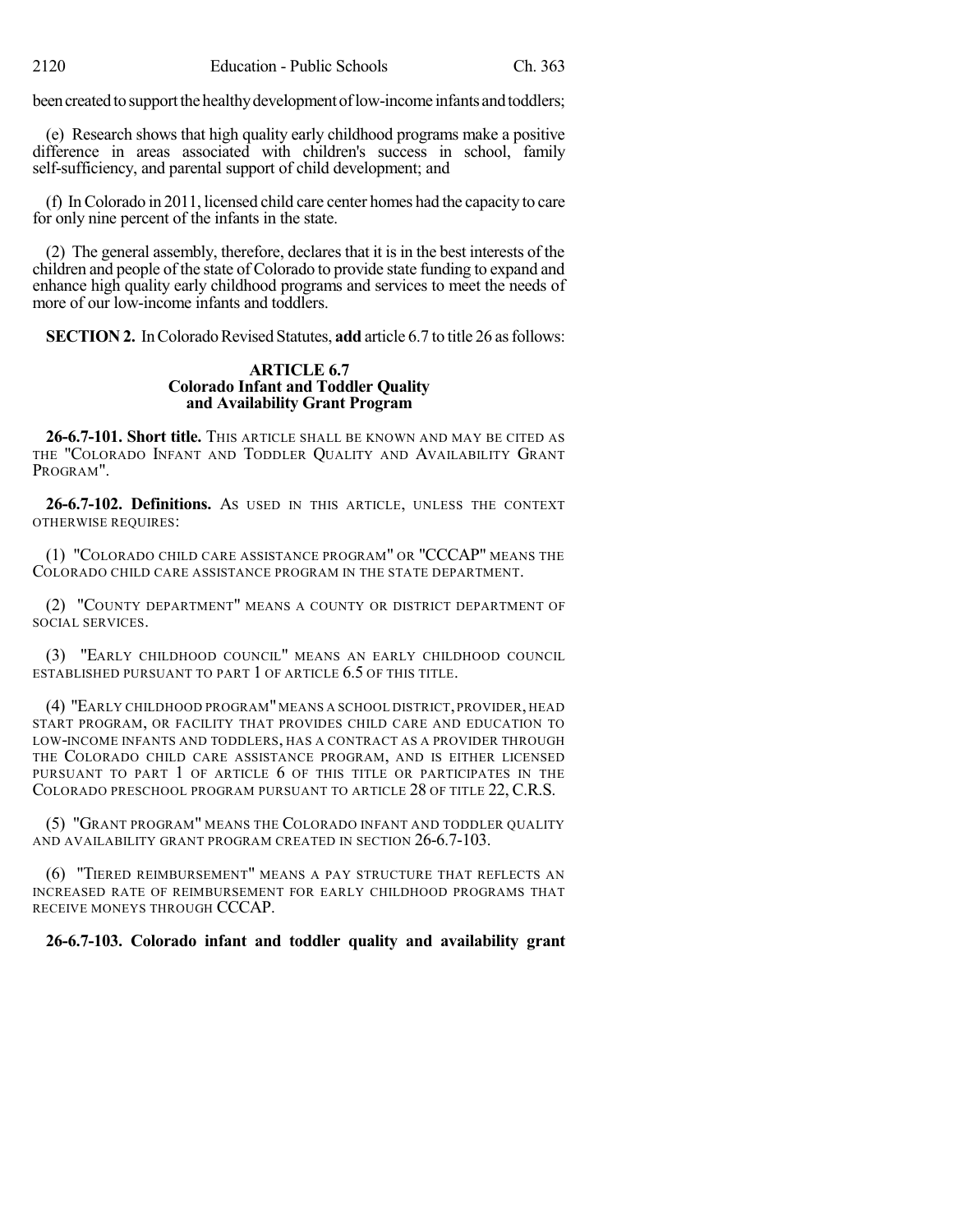**program - creation.** SUBJECT TO AVAILABLE APPROPRIATIONS, THERE IS HEREBY CREATED IN THE STATE DEPARTMENT THE COLORADO INFANT AND TODDLER QUALITY AND AVAILABILITY GRANT PROGRAM.THE GOAL OF THE GRANT PROGRAM IS TO IMPROVE QUALITY IN INFANT AND TODDLER CARE, PROVIDE TIERED REIMBURSEMENT TO HIGH-QUALITY EARLY CHILDHOOD PROGRAMS, AND INCREASE THE NUMBER OF LOW-INCOME INFANTS AND TODDLERS SERVED THROUGH HIGH-QUALITY EARLY CHILDHOOD PROGRAMS, AS WELL AS PROMOTE VOLUNTARY PARENTAL INVOLVEMENT. A PROGRAM IS CONSIDERED "HIGH-QUALITY" IF IT IS IN THE TOP TWO RATINGS OF THE STATE'S QUALITY RATING AND IMPROVEMENT SYSTEM, OR IS ACCREDITED BY A STATE DEPARTMENT-APPROVED ACCREDITING BODY, OR IS AN EARLY HEAD START PROGRAM MEETING FEDERAL STANDARDS. EARLY CHILDHOOD COUNCILS AND COUNTY DEPARTMENTS MUST JOINTLY APPLY FOR MONEYS THROUGH THE GRANT PROGRAM, WHICH WILL BE ADMINISTERED BY THE STATE DEPARTMENT.EARLY CHILDHOOD PROGRAMS THAT ARE WITHIN THE SERVICE AREA OF AN EARLY CHILDHOOD COUNCIL AND WITHIN THE COUNTY JOINTLY APPLYING FOR THE GRANT MAY APPLY TO THE EARLY CHILDHOOD COUNCIL FOR MONEYS THAT WOULD ALLOW THEM TO ACHIEVE ONE OF THE OBJECTIVES OF THE GRANT PROGRAM.

**26-6.7-104. Eligibility for grants - applications - deadlines.** (1) THE STATE DEPARTMENT SHALL DEVELOP AN APPLICATION PROCESS AND ISSUE A REQUEST FOR PROPOSALS FOR THE GRANT PROGRAM, INCLUDING NOTIFICATION OF AVAILABLE MONEYS TO EARLY CHILDHOOD COUNCILS AND COUNTY DEPARTMENTS,ELIGIBILITY CRITERIA, PROPOSAL REQUIREMENTS, AND AWARD CRITERIA.

(2) AN APPLICANT TO THE GRANT PROGRAM IS ELIGIBLE FOR A GRANT AWARD PURSUANT TO THIS ARTICLE IF:

(a) THE APPLICATION IS MADE JOINTLY BETWEEN AN EARLY CHILDHOOD COUNCIL AND A COUNTY DEPARTMENT. IF AN EARLY CHILDHOOD COUNCIL SERVES MORE THAN ONE COUNTY, IT MAY SUBMIT A SINGLE APPLICATION THAT COMBINES MULTIPLE COUNTIES IN ITS SERVICE AREA.

(b) THE EARLY CHILDHOOD PROGRAMS TO WHICH THE GRANT MONEYS WILL BE DISTRIBUTED HAVE CONTRACTS WITH CCCAP;

(c) THE APPLICATION DEMONSTRATES A NEED AND PROVIDES A PLAN TO IMPROVE QUALITY AND INCREASE THE CAPACITY FOR EARLY CHILDHOOD PROGRAMS IN ITS SERVICE AREA.THE GOAL OF THE GRANT PROGRAM IS TO INCREASE THE NUMBER OF INFANTS AND TODDLERS SERVED THROUGH HIGH-QUALITY EARLY CHILDHOOD PROGRAMS. THE EARLY CHILDHOOD PROGRAMS MAY BE HOME-BASED OR CENTER-BASED;

(d) IT PROVIDES A PLAN DETAILING HOW IT WILL PROVIDE TIERED REIMBURSEMENT; AND

(e) IT MEETS ANY OTHER CRITERIA SET FORTH IN THE APPLICATION PROCESS DEVELOPED PURSUANT TO THIS SECTION.

(3)(a) IN FISCAL YEAR 2013-14, GRANT APPLICATIONS MUST BE RECEIVED BY THE STATE DEPARTMENT ON OR BEFORE JULY 31, 2013. THE STATE DEPARTMENT SHALL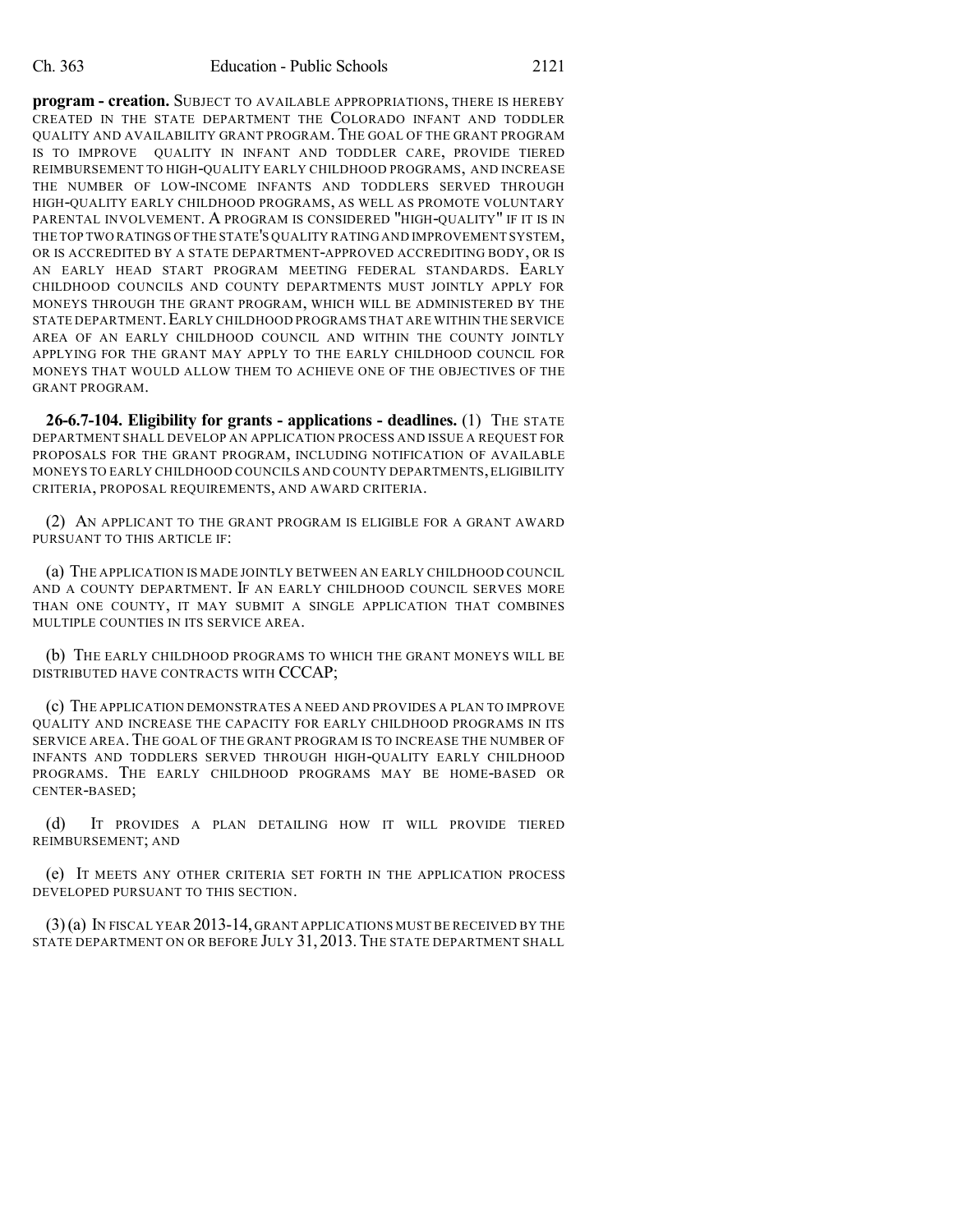REVIEW APPLICATIONS AND DETERMINE WHICH APPLICANTS WILL RECEIVE GRANTS AND THE AMOUNT OF EACH GRANT. GRANT AWARDS MUST BE MADE ON OR BEFORE SEPTEMBER 1, 2013, THROUGH THE FUND.

(b) FOR EACH FISCAL YEAR THEREAFTER, SUBJECT TO AVAILABLE APPROPRIATIONS, GRANT APPLICATIONS MUST BE RECEIVED BY THE STATE DEPARTMENT ON OR BEFORE JUNE 30 OF THE PRIOR FISCAL YEAR. THE STATE DEPARTMENT SHALL REVIEW APPLICATIONS AND DETERMINE WHICH APPLICANTS WILL RECEIVE GRANTS AND THE AMOUNT OF EACH GRANT. GRANT AWARDS MUST BE MADE ON OR BEFORE AUGUST 1 THROUGH THE FUND.

(c) IF IN ANY FISCAL YEAR THE FULL APPROPRIATION BY THE GENERAL ASSEMBLY FOR THE GRANT PROGRAM IS NOT DISPERSED AS SPECIFIED IN PARAGRAPHS (a) AND (b) OF THIS SUBSECTION (3), THE STATE DEPARTMENT SHALL REVIEW PROPOSALS AND AWARD GRANTS AS THE APPLICATIONS ARE RECEIVED AND NOT REQUIRE THE APPLICATIONS TO BE HELD UNTIL THE NEXT GRANT CYCLE.

**26-6.7-105. Reporting requirements.**(1) NO LATER THAN FOUR MONTHS AFTER THE CONCLUSION OF A GRANT, THE EARLY CHILDHOOD COUNCIL THAT RECEIVED THE GRANT SHALL PROVIDE THE STATE DEPARTMENT WITH AN ANNUAL REPORT CONCERNING THE OUTCOMES OF THE GRANT. THE REPORT MUST INCLUDE, AT A MINIMUM:

(a) A SUMMARY OF DATA RECEIVED FROM EARLY CHILDHOOD PROGRAMS THAT RECEIVED GRANT MONEYS;

(b) THE NUMBER OF INFANTS AND TODDLERS UNDER THREE YEARS OF AGE SERVED BECAUSE OF THE GRANT PROGRAM IN HOME-BASED PROGRAMS AND THE NUMBER SERVED IN CENTER-BASED PROGRAMS;

(c) THE LENGTH OF TIME SERVICES WERE PROVIDED;

(d) A DETAILED DESCRIPTION OF QUALITY IMPROVEMENTS MADE USING GRANT MONEYS;

(e) ADESCRIPTION OF HOW THE GRANTEE'S PROGRAM MET THE STATED OUTCOMES IN ITS APPLICATION;

(f) A SUMMARY OF THE NUMBER OF JOBS CREATED THROUGH THE GRANT PROGRAM; AND

(g) ANY OTHER DATA REQUIRED BY THE STATE DEPARTMENT.

(2) ON OR BEFORE DECEMBER 1,2014, AND EACH DECEMBER 1THEREAFTER, THE STATE DEPARTMENT SHALL PROVIDE A WRITTEN REPORT ON THE GRANT PROGRAM TO THE PUBLIC HEALTH CARE AND HUMAN SERVICES COMMITTEE OF THE HOUSE OF REPRESENTATIVES AND THE HEALTH AND HUMAN SERVICES COMMITTEE OF THE SENATE,OR ANY SUCCESSOR COMMITTEES.THE REPORT MUST INCLUDE A SUMMARY OF THE DATA RECEIVED PURSUANT TO SUBSECTION (1) OF THIS SECTION, THE TOTAL AMOUNT OF GRANTS AND GRANT MONEYS AWARDED, AND THE TOTAL INCREASE IN THE NUMBER OF INFANTS AND TODDLERS UNDER THREE YEARS OF AGE SERVED BY